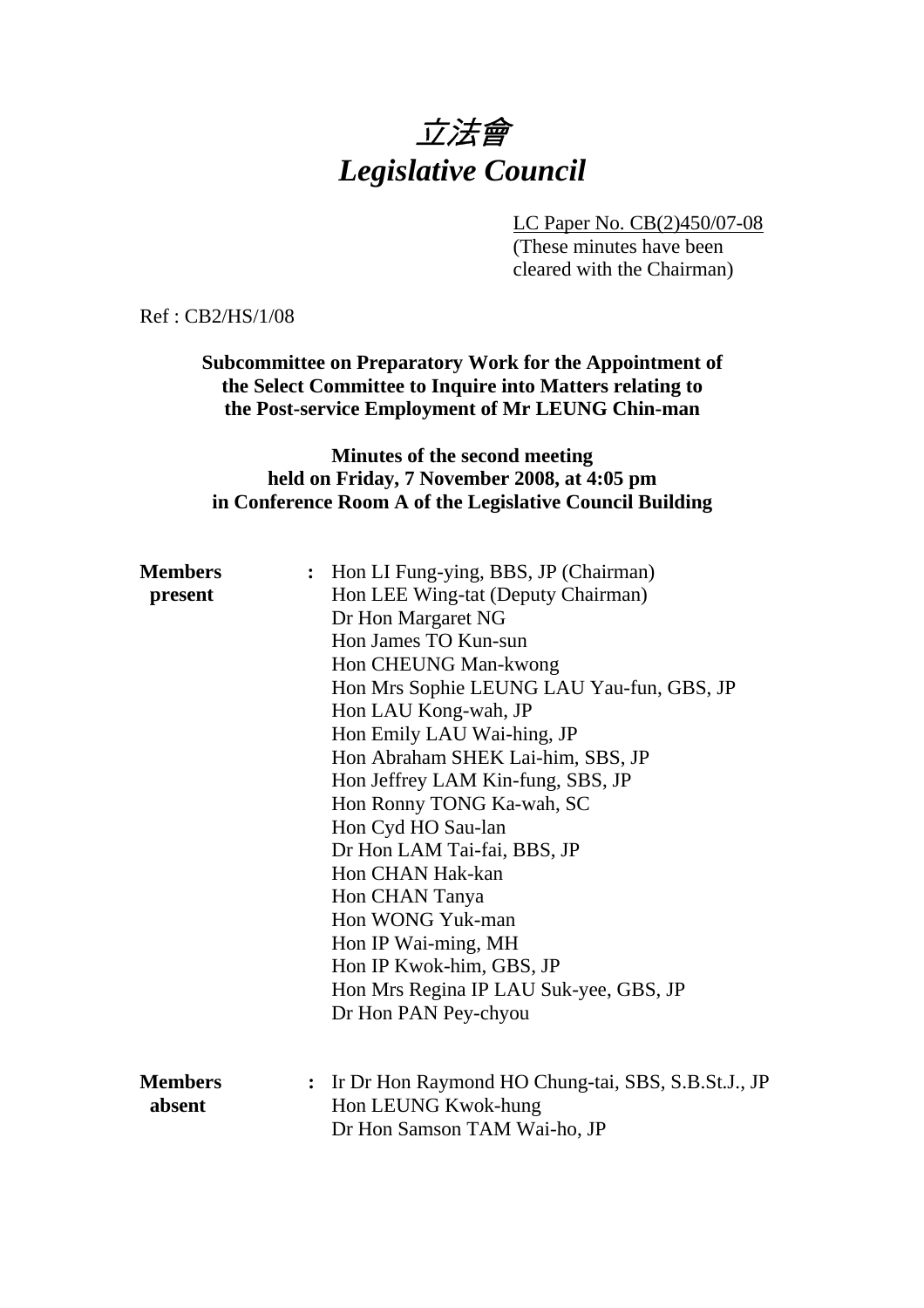| <b>Clerk</b> in<br>attendance | Ms Connie SZETO<br>Chief Council Secretary (1)6        |
|-------------------------------|--------------------------------------------------------|
| <b>Staff</b> in<br>attendance | Mrs Vivian KAM<br><b>Assistant Secretary General 2</b> |
|                               | Ms Connie FUNG<br><b>Assistant Legal Adviser 3</b>     |
|                               | Ms Guy YIP<br>Senior Council Secretary (1)5            |
|                               | Miss Ivy LEONG<br>Council Secretary (2)3               |
|                               | Miss Carmen HO<br>Legislative Assistant (2)6           |

Action

| Terms of Keierence of the select Committee                         |                                                                                                                               |
|--------------------------------------------------------------------|-------------------------------------------------------------------------------------------------------------------------------|
| LC Paper No. $CB(2)185/08-09(01)$ -- Paper on proposed terms of    | reference of the Select Committee<br>prepared by the Legislative<br><b>Council Secretariat</b>                                |
| LC Paper No. CB(2)214/08-09<br>$- -$                               | Paper on revised proposed terms<br>of reference of the Select<br>Committee prepared by the<br>Legislative Council Secretariat |
| LC Paper No. $CB(2)233/08-09(01)$ --                               | Hon Abraham SHEK's proposal<br>on the revised proposed terms of<br>reference of the Select Committee<br>dated 6 November 2008 |
| LC Paper No. $CB(2)233/08-09(02)$ -- Hon IP Kwok-him's proposal on | the revised proposed terms of<br>reference of the Select Committee<br>dated 6 November 2008                                   |
| LC Paper No. $CB(2)233/08-09(03)$ --                               | Hon Margaret NG's proposal on<br>the revised proposed terms of<br>reference of the Select Committee<br>dated 6 November 2008  |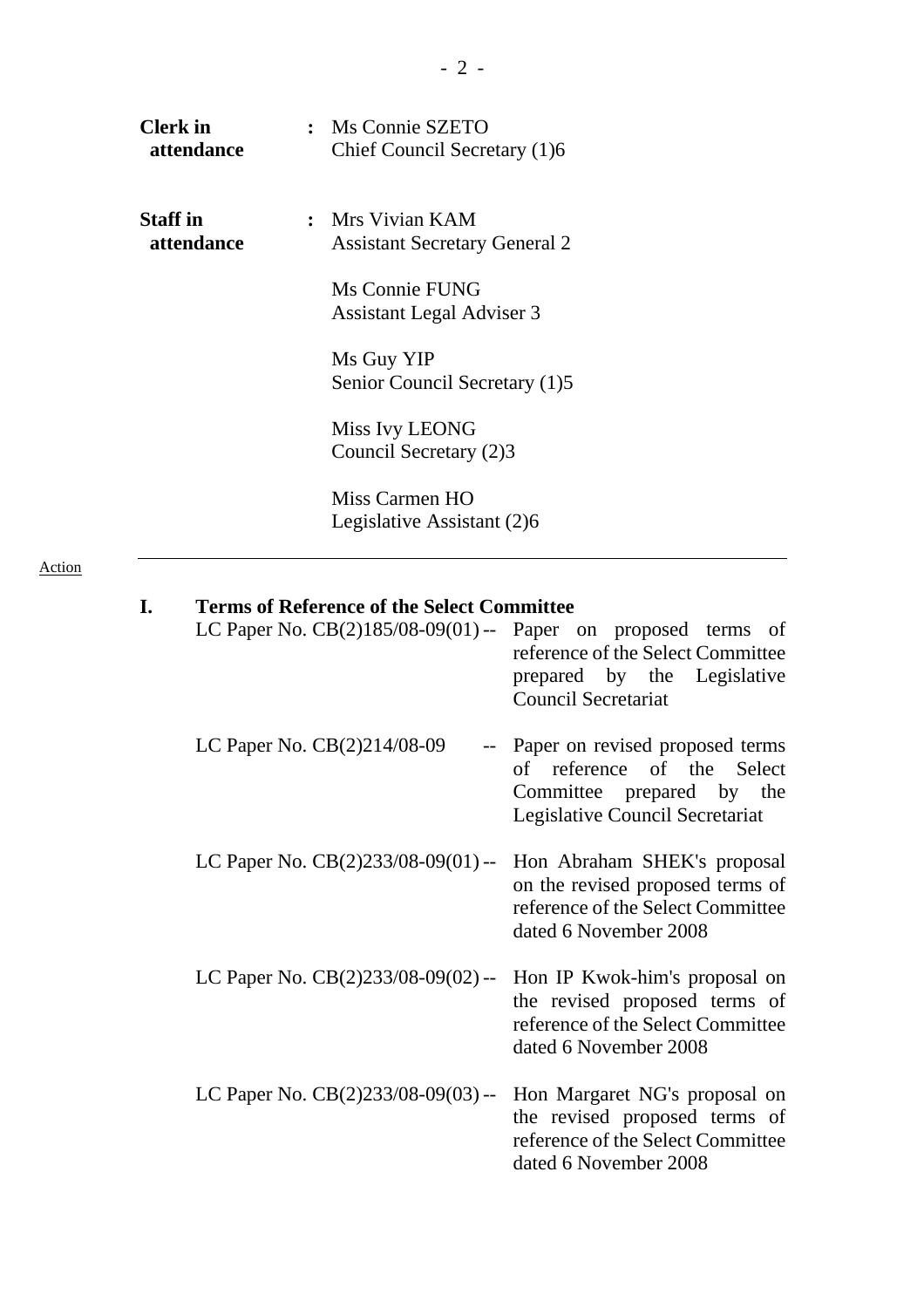1. The Subcommittee deliberated (Index of proceedings attached at **Appendix**.)

2. The Chairman said that the purpose of the meeting was to further discuss the proposed terms of reference (TOR) of the Select Committee as three members, namely Mr Abraham SHEK, Mr IP Kwok-him and Dr Margaret NG had proposed amendments to the revised TOR circulated to members on 5 November 2008. At the invitation of the Chairman, the three members briefed the Subcommittee on their proposals.

3. Members supported Mr IP Kwok-him's proposal in general, which had incorporated into the scope of inquiry matters on the granting of approval for Mr LEUNG Chin-man to take up post-service work with New World China Land Limited (NWCL) and other real estate organizations, as well as whether there was any conflict of interest between the taking up of such work by Mr LEUNG and his previous work in the position of Permanent Secretary for Housing, Planning and Lands (Housing) and Director of Housing in the Government. Some members were of the view that the Select Committee should inquire into the incidents regarding Hunghom Peninsula and Grand Promenade in which Mr LEUNG had been involved and which had aroused grave public concern. They considered that these matters should be reflected in the TOR of the Select Committee.

4. Assistant Legal Adviser 3 (ALA3) advised that based on available information, NWCL was not the developer of Grand Promenade nor did the developer belong to the same company group of NWCL. Moreover, Mr LEUNG Chin-man was serving as Director of Buildings when the Grand Promenade incident occurred. As such, the TOR as proposed by Mr IP Kwok-him might not cover the Grand Promenade incident.

5. Mr James TO suggested that the proposed TOR put forward by Mr IP Kwok-him could be fine-tuned to incorporate the conflict of interest issues arising from the taking up of post-service work by Mr LEUNG Chin-man and his previous work in the position of Director of Buildings in the Government so that the scope of the inquiry could cover the Grand Promenade incident. Members agreed.

## **II. Any other business**

## The way forward

Action

6. The Chairman instructed the Secretariat to revise the proposed TOR of the Select Committee in the light of discussion at the meeting and to circulate it for members' comments. She further advised that subject to members' endorsement of the revised TOR, she would report the Subcommittee's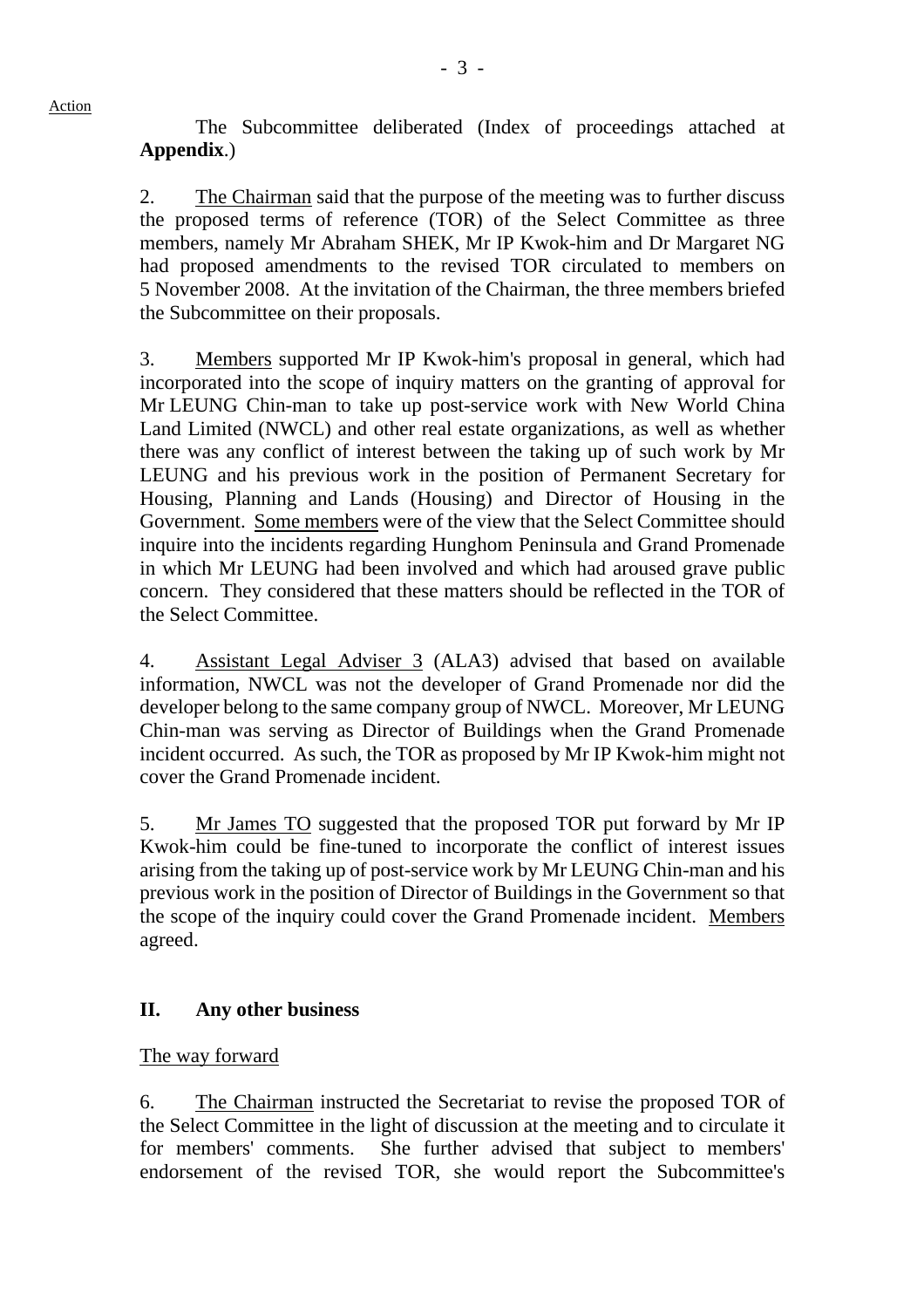Action

deliberations and recommendations at the House Committee meeting on 14 November 2008. A motion on the appointment of the Select Committee would be moved at the Council meeting on 3 December 2008, and the nomination of Members to the Select Committee would be made at the House Committee meeting on 5 December 2008 if the motion was passed.

 (*Post-meeting note :* The revised proposed TOR was circulated for members' comments vide LC Paper No. CB(2)250/08-09(01) on 11 November 2008. Mr Abraham SHEK proposed a further amendment to the TOR which was circulated for members' comments vide LC Paper No. CB(2)278/08-09(01) on 12 November 2008. As three members expressed reservation on Mr SHEK's amendment, another meeting was held on 17 November 2008 to further discuss the matter.)

7. There being no other business, the meeting ended at 4:35 pm.

Council Business Division 2 Legislative Council Secretariat 9 December 2008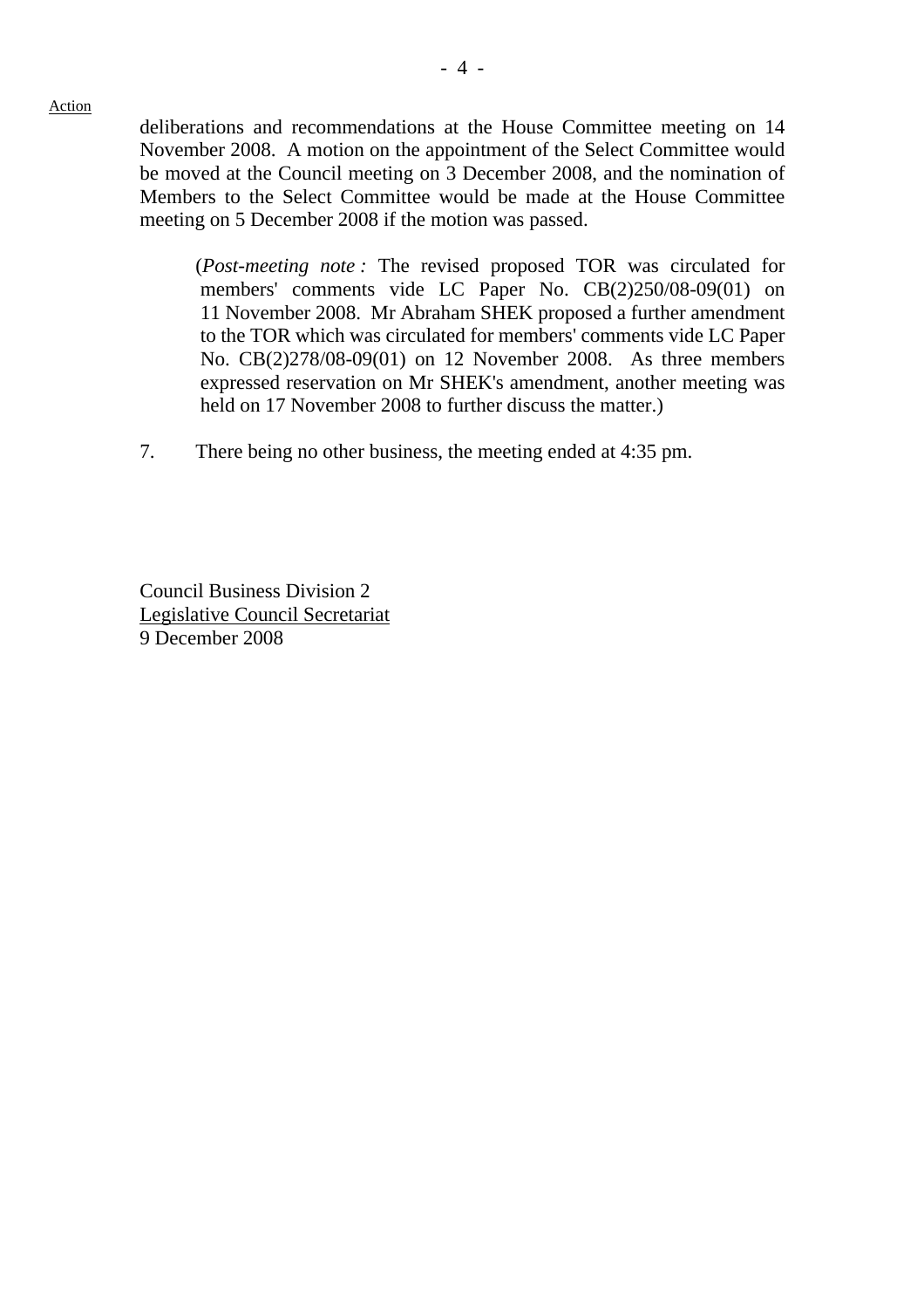#### **Proceedings of the**

## **Subcommittee on Preparatory Work for the Appointment of the Select Committee to Inquire into Matters relating to the Post-service Employment of Mr LEUNG Chin-man**

#### **Second meeting on Friday, 7 November 2008, at 4:05 pm in Conference Room A of the Legislative Council Building**

| <b>Time</b><br>marker | <b>Speaker</b>                                                                                                                                                                                                                            | <b>Subjects</b>                                                                                                                                                                                                                                                                                                                                                                                                                                                                                                                                                                                                                                                                                                                                                                                                                                                                                                                                                                                                                                                                                                                                                                                   | <b>Action</b><br>required |
|-----------------------|-------------------------------------------------------------------------------------------------------------------------------------------------------------------------------------------------------------------------------------------|---------------------------------------------------------------------------------------------------------------------------------------------------------------------------------------------------------------------------------------------------------------------------------------------------------------------------------------------------------------------------------------------------------------------------------------------------------------------------------------------------------------------------------------------------------------------------------------------------------------------------------------------------------------------------------------------------------------------------------------------------------------------------------------------------------------------------------------------------------------------------------------------------------------------------------------------------------------------------------------------------------------------------------------------------------------------------------------------------------------------------------------------------------------------------------------------------|---------------------------|
| $000302 -$<br>000407  | Chairman                                                                                                                                                                                                                                  | Opening remarks                                                                                                                                                                                                                                                                                                                                                                                                                                                                                                                                                                                                                                                                                                                                                                                                                                                                                                                                                                                                                                                                                                                                                                                   |                           |
| $000408 -$<br>003008  | Chairman<br>Mr Abraham SHEK<br>Mr IP Kwok-him<br>Dr Margaret NG<br>Mr LEE Wing-tat<br>Mr Ronny TONG<br>Mrs Regina IP<br>Mrs Sophie LEUNG<br>Mr James TO<br>Ms Cyd HO<br><b>Assistant Legal Adviser 3</b><br>(ALA3)<br>Mr CHEUNG Man-kwong | Terms of Reference of the Select Committee<br>(a) Mr Abraham SHEK's view that the<br>scope of the proposed terms<br>of<br>reference<br>(TOR)<br>of the<br>Select<br>Committee<br>prepared<br>by<br>the<br>as<br>Secretariat was too wide. He therefore<br>proposed amendments as set out in his<br>proposal. Nevertheless, after perusing<br>the proposal put forward by Mr IP<br>Kwok-him, he would support Mr IP's<br>proposal.<br>(b) Mr IP Kwok-him's advice that his<br>proposal was made on the basis of the<br>discussion<br>the<br>at<br>meeting<br>on<br>4 November 2008, which included:<br>granting of the approval for<br>(i)<br>Mr LEUNG Chin-man to take up<br>post-service work<br>with<br><b>New</b><br>China<br>World<br>Land<br>Limited<br>(NWCL);<br>the major housing and land<br>(ii)<br>policies which Mr LEUNG had<br>taken part in their formulation or<br>implementation during his service<br>as the Permanent Secretary for<br>Housing,<br>Planning<br>and Lands<br>(Housing)<br>Director<br>and<br>of<br>Housing; and<br>recommendations on the policies<br>(iii)<br>and arrangements governing post-<br>service work of civil servants and<br>other related matters. |                           |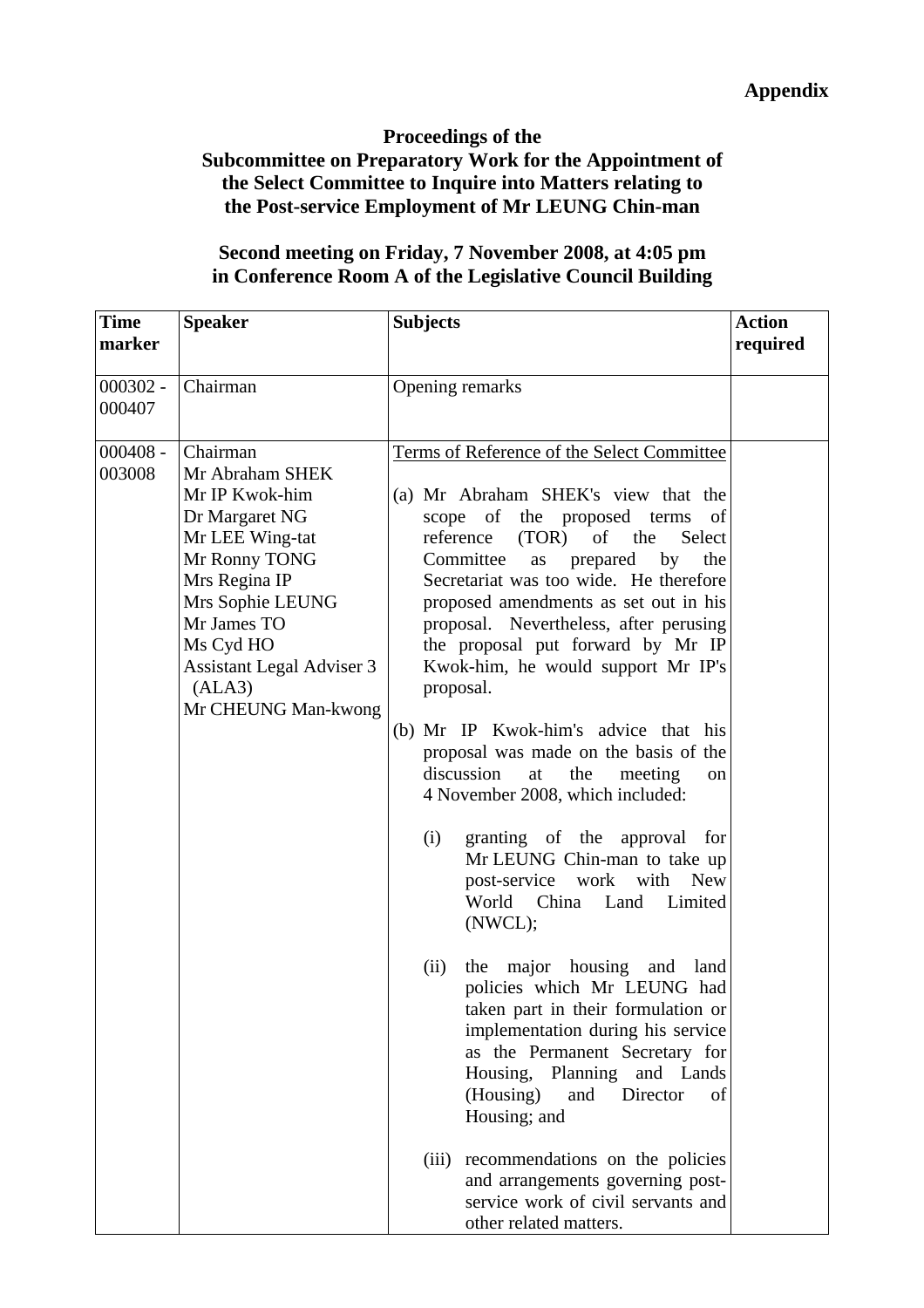| <b>Time</b><br>marker | <b>Speaker</b> | <b>Subjects</b>                                                                                                                                                                                                                                                                                                                                                                                                                                                                                                                               | <b>Action</b><br>required |
|-----------------------|----------------|-----------------------------------------------------------------------------------------------------------------------------------------------------------------------------------------------------------------------------------------------------------------------------------------------------------------------------------------------------------------------------------------------------------------------------------------------------------------------------------------------------------------------------------------------|---------------------------|
|                       |                | (c) Dr Margaret NG's view that the Select<br>Committee should inquire into the<br>major housing and land policies which<br>Mr LEUNG Chin-man had handled<br>during his service in the Government.<br>Even though Mr LEUNG had not<br>participated in the lease modification<br>negotiation with the developer of the<br>Peninsula,<br>Hunghom<br>the<br>Select<br>Committee should still inquire into the<br>She would support Mr IP<br>matter.<br>Kwok-him's proposal on the TOR if it<br>could enable the inquiry into the above<br>matter. |                           |
|                       |                | (d) Support from Mrs Regina IP and Mrs<br>Sophie LEUNG for Mr IP Kwok-him's<br>proposal.                                                                                                                                                                                                                                                                                                                                                                                                                                                      |                           |
|                       |                | (e) Views of Mr LEE Wing-tat, Mr Ronny<br>TONG, Ms Cyd HO, Dr Margaret NG<br>and Mr CHEUNG Man-kwong that the<br>Select Committee should inquire into<br>incidents<br>regarding<br>Hunghom<br>the<br>Peninsula and Grand Promenade. They<br>considered that the above should be<br>clearly reflected in the scope of inquiry.                                                                                                                                                                                                                 |                           |
|                       |                | (f) Mr Abraham SHEK's opinion that the<br>Select Committee should focus its<br>inquiry on Mr LEUNG Chin-man's<br>application for post-service work with<br>NWCL and make recommendations<br>based on the findings. He did not<br>support that the Select Committee<br>should inquire into the incident of<br>Grand Promenade, which had already<br>been thoroughly studied by the Public<br>Committee<br>and<br>Accounts<br>the<br>Independent Committee of Inquiry on<br>the Sai Wan Ho Development on Inland<br>Lot No. 8955.               |                           |
|                       |                | (g) ALA3's advice that Mr LEUNG Chin-<br>serving as Director<br>- of<br>was<br>man<br>Buildings when the Grand Promenade<br>incident occurred. Furthermore, based<br>on available information, the developer<br>of Grand Promenade was not NWCL                                                                                                                                                                                                                                                                                               |                           |